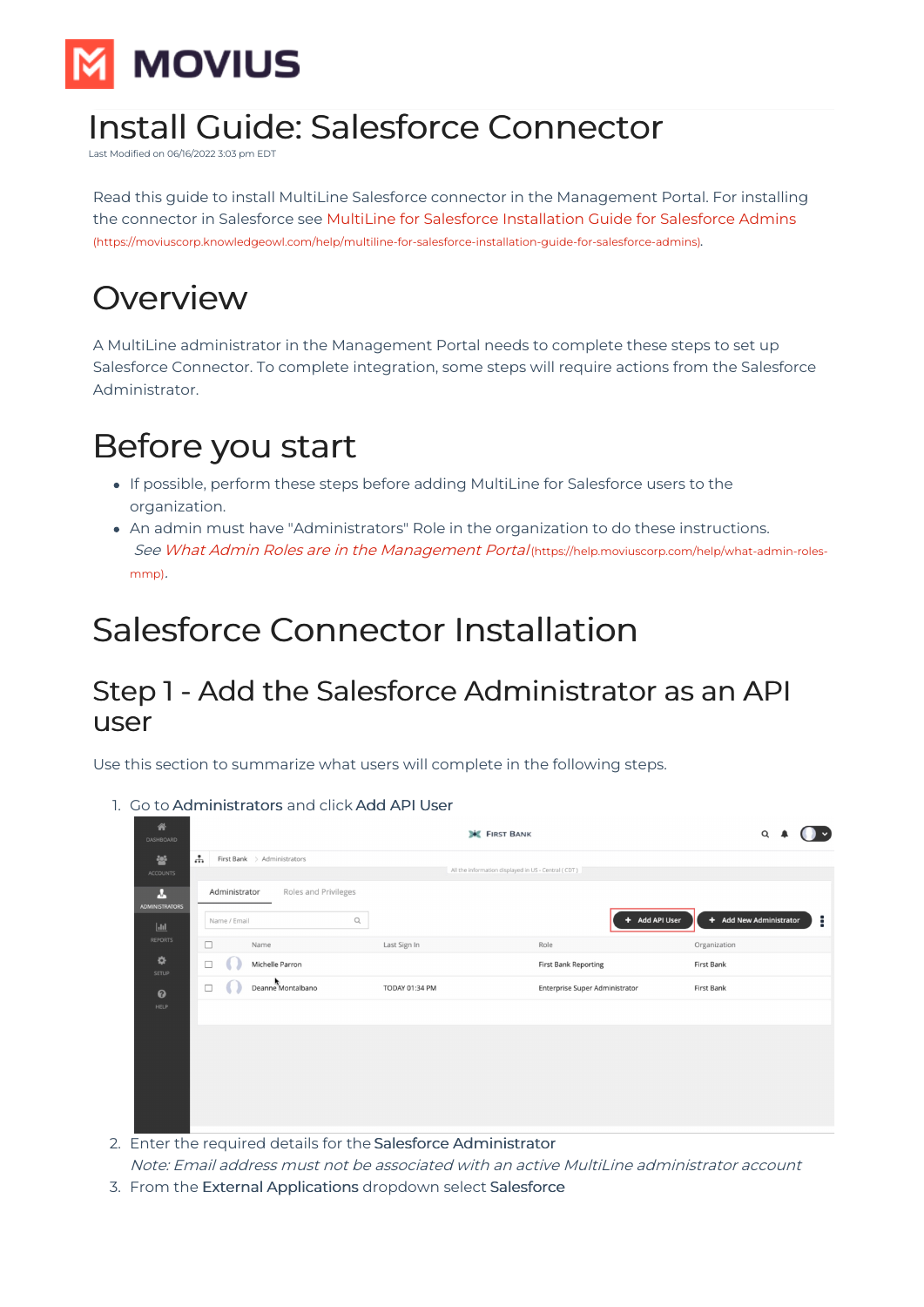

- 4. Click Save
- 5. An email will be sent to your Salesforce Administrator's email entered above containing a temporary password

### Salesforce Administrator Action Needed

Before proceeding, the Salesforce Administrator must complete the following steps:

- Getting Started in Salesforce
- $\bullet$  Install MultiLine for Salesforce
- Register MultiLine
- Configure MultiLine for Salesforce

Once the Salesforce Administrator actions are complete, you can proceed.

## Step 2 - Create User Permissions for MultiLine for Salesforce

Name User Permission MultiLine for Salesforce. ??

# Step 3 - Manage Webhook Events

- 1. Go to Setup and click Webhook Events.
- 2. For every Webhook events displayed, click Edit.
- 3. Under User Permissions select MultiLine for Salesforce and click Save.

## Step 4 - Manage MultiLine for Salesforce Users

Now you need to apply the user permissions you created to the user accounts.

Select the tab below according to whether the users that are using MultiLine for Salesforce are already MultiLine users, or are new users that need to be invited.

## For existing MultiLine users

- 1. Navigate to the organization where MultiLine for Salesforce users are provisioned
- 2. Click Edit for the user
- 3. Check that the email address is same as their SFDC account.
- 4. Click User Permissions
- 5. Select MultiLine for Salesforce from the dropdown and click Save

### For new MultiLine users

- 1. Navigate to the organization where your MultiLine for Salesforce users will be.
- 2. Go to Accounts and click Add Account.
- 3. Enter the required details. Note: their email address needs to match their Salesforce email address and must be a valid email address.
- 4. Click Assign Number, enter SFDC in the search bar and select a number from the list. Note: MultiLine for Salesforce numbers are tagged in the system as SFDC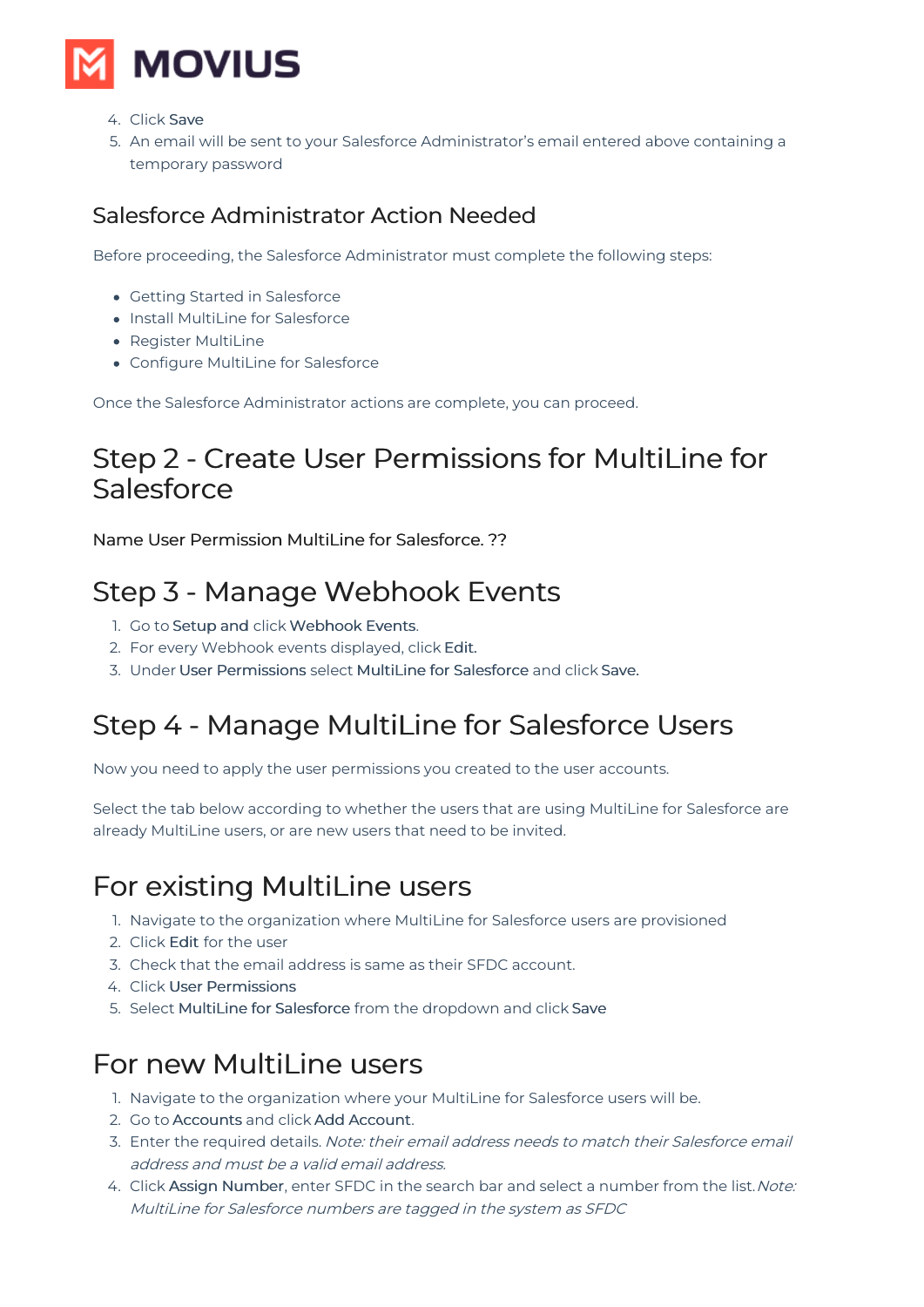

- 5. Under User Permissions select MultiLine for Salesforce.
- 6. Click Invite.

#### Salesforce Administrator Action Needed

To complete the MultiLine for Salesforce Integration, the Salesforce Administrator needs to complete these steps:

Manage Licenses and Setup Users

#### Congratulations!

Once the Salesforce Administrator actions are complete, the integration is finished! When Salesforce users login into Salesforce, they'll see the MultiLine utility in the bottom left bar.

After accepting the terms and conditions, they'll be able to use MultiLine.



- 1. If their MultiLine number is not assigned to their MultiLine account, then the Salesforce Users will get "MultiLine Registration Failed" error when MultiLine for Salesforce utility is accessed
- 2. MultiLine for Salesforce is supported on Chrome browser only